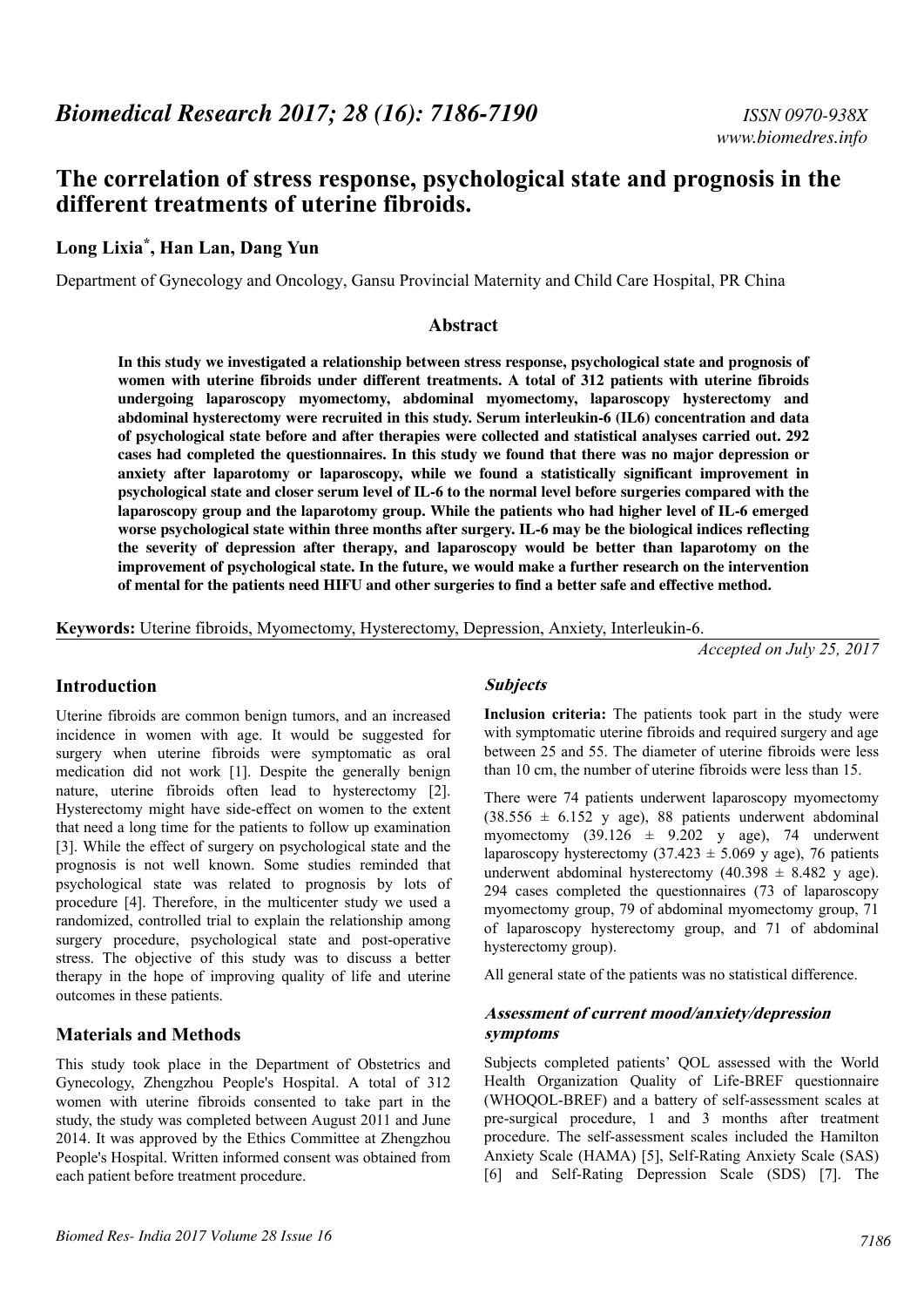assessments pre-operatively were evaluated by face-to-face interviews at administration, and the assessments post-surgery was evaluated by telephone interviews or face-to-face interviews at administration.

## **The serum levels of IL6**

The serum of patients was collected at pre-surgical procedure, 0 h, 24 h and 72 h after treatment procedure to assess presurgical and postsurgical level of IL6. IL6 was assayed by twosite sandwich Enzyme-Linked Immunosorbent Assay (ELISA) (ELISA kits from Beyotime Institute of Biotechnology). Polystyrene microliter plates were coated with 2-4 µg/ml γglobulin in coating buffer overnight at 4°C, then washing with PBS-Tween the plates were loaded with the test samples, 200 µg/well, followed immediately by enzyme-labelled γ-globulin, 50 µg/well, to give a final dilution of the labeled γ-globulin of 1/500. Sample and conjugate were thoroughly mixed and incubated in the plates overnight at 4°C. Samples were incubated for 60 min at 37°C in 96-well microliter plates, coated overnight at 4°C with mouse anti-IL6 mAb (1 µg/ml) (anti-IL6 mAb from abcam, ab46027), and saturated for 90 min at 20°C with PBS 5% BSA. After washing, a biotinylated mouse anti-IL6 mAb (1 µg/ml) was added and incubated for 90 min at 20°C. After subsequent incubation with peroxidasecoupled streptavidin and revelation with orthophenylenediamine, the plates were read at 492 nm.

## **Statistical analyses**

Analyses were conducted by SPSS19.0.2. All tests were twotailed. Statistical significance was defined as p-value<0.05. t-

|  |  |  | Table 1. The level of IL6 compared with each group. |
|--|--|--|-----------------------------------------------------|
|--|--|--|-----------------------------------------------------|

test statistics were calculated to compare two groups on baseline clinical and demographical variables. Baseline variables that differed significantly between groups were entered in post-hoc models as covariates. A final set of posthoc analyses were performed with pre-treatment use and treatment use.

Data were controlled by pre-treatment and after operation methods, to further examine the relationship between total score of self-assessment scales and IL6.

## **Result**

The study took one year to investigate the patients with uterine fibroids underwent surgery. There are 293 patients completed the study. It revealed that the level of IL6 was no significant compared the laparoscopy group to the laparotomy group before surgical procedure  $(P>0.01)$ , the level of IL6 was no significant compared the myomectomy group to the hysterectomy group before surgical procedure either (P>0.01). While after the surgical procedure the level of IL6 was significant different compared the laparoscopy group to the laparotomy group  $(P<0.01)$ , the level of IL6 was significant different compared the laparoscopy myomectomy group to the laparoscopy hysterectomy group either (P<0.01) (Table 1). Bivariate Pearson's correlation analysis revealed the level of IL6 in each group showed progressive decline after surgical procedure in statistically. It was observed that the level of IL6 in patients by laparotomy had more flexible than that by laparoscopy after surgical procedure  $(P<0.01)$  (Figure 1).

| IL-6 $(pg/ml)$     | Pre-surgery      | 0 h              | 24 h             | 72 h             |
|--------------------|------------------|------------------|------------------|------------------|
| Laparoscopy        | $7.28 \pm 2.18$  | $11.76 \pm 3.76$ | $10.16 \pm 3.75$ | $9.58 \pm 4.46$  |
| Myomectomy group   | $8.13 \pm 4.01$  | $10.28 \pm 2.18$ | $9.68 \pm 2.64$  | $8.38 \pm 3.48$  |
| Hysterectomy group | $7.577 \pm 4.04$ | $12.71 \pm 3.36$ | $11.56 \pm 4.34$ | $8.24 \pm 4.25$  |
| Laparotomy         | $8.50 \pm 3.32$  | $13.14 \pm 5.11$ | $12.29 \pm 5.05$ | $10.39 \pm 6.28$ |
| Myomectomy group   | $7.43 \pm 2.42$  | $13.28 \pm 5.72$ | $10.28 \pm 3.82$ | $9.28 \pm 3.34$  |
| Hysterectomy group | $7.59 \pm 2.86$  | $15.51 \pm 6.06$ | $13.73 \pm 3.17$ | $10.35 \pm 3.56$ |



*Figure 1. The trend of IL6 in each group.*

There was no significant trend toward higher depressive symptoms and anxiety symptoms in any group. Results of ttests showed that compared with patients by laparotomy, the patients underwent laparoscopy showed significant improvement on psychological state. It was observed that patients by laparoscopy had more serious depression symptoms than that by laparotomy before surgical procedure  $(P<0.01)$ . ttest analysis revealed that the scores of SAS/SDS was significant different compared the myomectomy group to the hysterectomy group either by laparotomy or laparoscopy before surgical procedure  $(P<0.01)$ , after surgery the scores of SAS/SDS was significant different either (P<0.01). Bivariate Pearson's correlation analysis revealed that the scores of SAS/SDS were progressive decline of the patients by laparoscopy. However, it did not show significantly variability on SAS/SDS scores of the patients by laparotomy.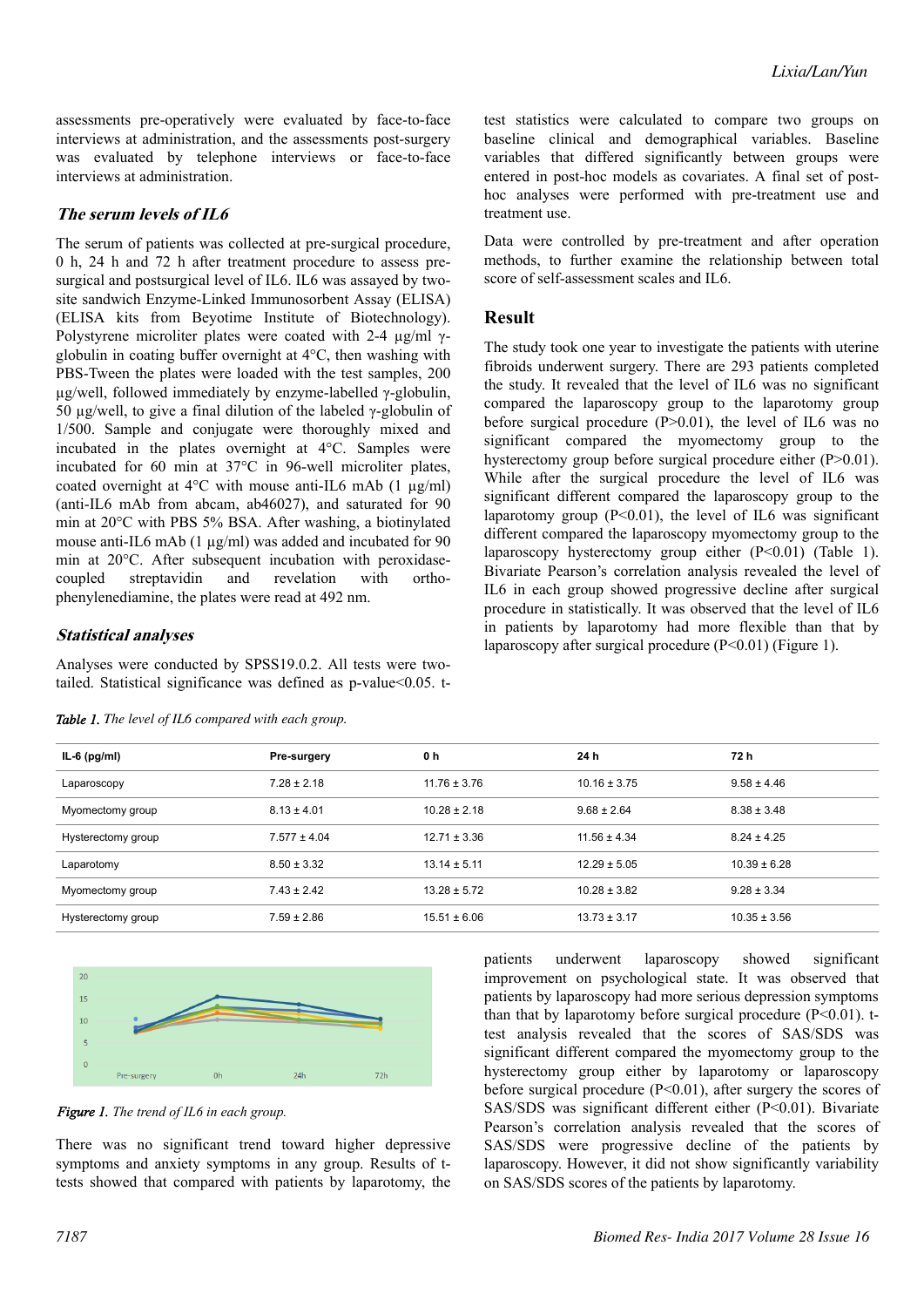Compared with SAS/SDS, the scores of HAMA showed irregular differences between the laparoscopy myomectomy group and the laparoscopy hysterectomy group. It was observed that the scores of HAMA was significant different compared the laparoscopy myomectomy group to the laparotomy hysterectomy group one month after surgery (P<0.01) (Table 2). Bivariate Pearson's correlation analysis revealed that the scores of HAMA was progressive decline of the patients by laparoscopy  $(P<0.01)$ , while the scores of HAMA was first rise then fall in the laparotomy group one month after surgery (P<0.01) (Figure 2).



*Figure 2. The trend of psychological scores in the laparotomy and laparoscopy groups.*

|                  |             | 0 months                     | 1 month            | 3 months                 |
|------------------|-------------|------------------------------|--------------------|--------------------------|
| Laparoscopy      | <b>SAS</b>  | 37.480 ± 7.246               | $33.280 \pm 5.529$ | 31.240<br>Ŧ<br>4.424     |
| Myomectomy       |             | $35.346 \pm 7.478$           | $28.923 \pm 2.529$ | 28.462<br>Ŧ<br>2.626     |
| Hysterectom<br>y |             | $39.792 \pm 6.352$           | $38.000 \pm 3.671$ | 34.250<br>Ŧ<br>4.003     |
|                  | <b>SDS</b>  | $39.200 \pm 9.953$           | $33.940 \pm 7.363$ | 30.920<br>Ŧ.<br>5.360    |
| Myomectomy       |             | $36.231 \pm 9.030$           | $30.462 \pm 5.022$ | 28.000<br>Ŧ.<br>2.366    |
| Hysterectom<br>у |             | 42.417<br>$\pm$<br>10.082    | $37.708 \pm 7.721$ | 34.083<br>Ŧ.<br>5.919    |
|                  | <b>HAMA</b> | $7.420 \pm 5.099$            | $4.820 \pm 3.885$  | $2.980 \pm 2.487$        |
| Myomectomy       |             | $6.346 \pm 4.963$            | $2.923 \pm 2.622$  | $2.815 \pm 2.085$        |
| Hysterectom<br>y |             | $8.583 \pm 5.090$            | $6.875 \pm 4.025$  | $3.117 \pm 2.586$        |
| Laparotomy       | <b>SAS</b>  | 36.96<br>0<br>$\pm$<br>6.704 | $35.000 \pm 9.949$ | 31.500<br>Ŧ.<br>6.188    |
| Myomectomy       |             | $37.615 \pm 7.510$           | $27.538 \pm 2.486$ | 28.346<br>Ŧ<br>3.032     |
| Hysterectom<br>у |             | $36.250 \pm 5.780$           | $43.083 \pm 8.546$ | 34.917<br>Ŧ<br>6.940     |
|                  | <b>SDS</b>  | $33.56 \pm 6.132$            | 36.10 ± 11.057     | $31.88 \pm 7.145$        |
| Myomectomy       |             | $33.346 \pm 6.911$           | 29.269 ± 3.758     | 28.885<br>Ŧ.<br>3.983    |
| Hysterectom<br>y |             | $33.792 \pm 5.300$           | 43.500<br>11.628   | $±$ 35.125<br>Ŧ<br>8.389 |
|                  |             |                              |                    |                          |

|             | HAMA | $8.04 \pm 5.345$  | $8.84 \pm 5.464$                    | $4.56 \pm 3.523$  |
|-------------|------|-------------------|-------------------------------------|-------------------|
| Myomectomy  |      | $8.346 \pm 5.091$ | $8.615 \pm 2.714$ $4.808 \pm 1.980$ |                   |
| Hysterectom |      | $7.708 \pm 5.699$ | $9.250 \pm 5.705$                   | $5.458 \pm 3.867$ |

Bivariate Pearson's correlation revealed significant positive relationships between IL6 and SAS/SDS score, especially in the laparoscopy myomectomy group. No significant correlations emerged for IL6 and HAMA score in any group.

Compared with WHOQOL-BREF, no severe operative complication occurred in each groups. The scores of each domain improved in the laparoscopy and laparotomy group. In the physical health domain  $(D_1)$ , the psychological domain  $(D_2)$  and the social relationships domain  $(D_3)$ , it was observed that the scores were significant different between the laparoscopy group and the laparotomy group  $(P<0.01)$ . Bivariate Pearson's correlation analysis revealed that the scores of  $D<sub>2</sub>$  was progressive improved of the patients by laparoscopy (P<0.01) (Table 3).

|  |  |  |  |  | Table 3. Quality of life change scores compared with each group. |  |  |  |
|--|--|--|--|--|------------------------------------------------------------------|--|--|--|
|--|--|--|--|--|------------------------------------------------------------------|--|--|--|

|             |                | 0 months         | 1 month          | 3 months         |
|-------------|----------------|------------------|------------------|------------------|
| Laparoscopy | $D_1$          | $13.54 \pm 0.62$ | $12.08 \pm 0.77$ | $14.24 \pm 1.24$ |
|             | D <sub>2</sub> | $13.52 \pm 1.78$ | $12.23 \pm 0.59$ | $14.53 \pm 1.26$ |
|             | $D_3$          | $13.27 \pm 2.22$ | $12.21 \pm 0.67$ | $14.25 \pm 1.03$ |
|             | $D_4$          | $13.32 \pm 2.23$ | $12.78 \pm 0.63$ | $14.92 \pm 0.36$ |
|             | Q              | $12.21 \pm 1.03$ | $1212 + 122$     | $13.30 \pm 2.36$ |
| Laparotomy  | $D_1$          | $12.96 \pm 1.74$ | $12.20 \pm 1.49$ | $13.50 \pm 0.88$ |
|             | D <sub>2</sub> | $13.65 \pm 1.51$ | $12.53 \pm 1.86$ | $13.36 \pm 1.32$ |
|             | $D_3$          | $13.25 \pm 1.78$ | $12.83 \pm 1.46$ | $12.97 \pm 2.40$ |
|             | $D_4$          | $13.56 \pm 1.12$ | $12.10 \pm 1.57$ | $12.88 \pm 2.45$ |
|             | Q              | $13.36 \pm 1.91$ | $12.69 \pm 1.58$ | $12.85 \pm 2.83$ |

## **Discussion**

As more treatment procedures were assessed for uterine fibroids, more attention on patients' psychological state and prognosis [4]. Depression and anxiety are the most common psychiatric disorders in women [8], but they may not be easily recognized in women with uterine fibroids as some symptoms are difficult to distinguish from the effects of uterine fibroids, such as fatigue, asthenia and lethargy. Poor recognition of depressive and anxiety disorders in these patients can lead to a perceived worsening of symptoms [4]. It previously reported that inflammatory cytokines have effects of psychiatric disorders [9]. The publication of two meta-analyses underscored that depression was associated with signs of inflammation. In addition, depression and anxiety may be the side effects of surgical treatment. In this study we determined the correlation of stress and psychological state in the different treatments of patients with uterine fibroid. IL6, as one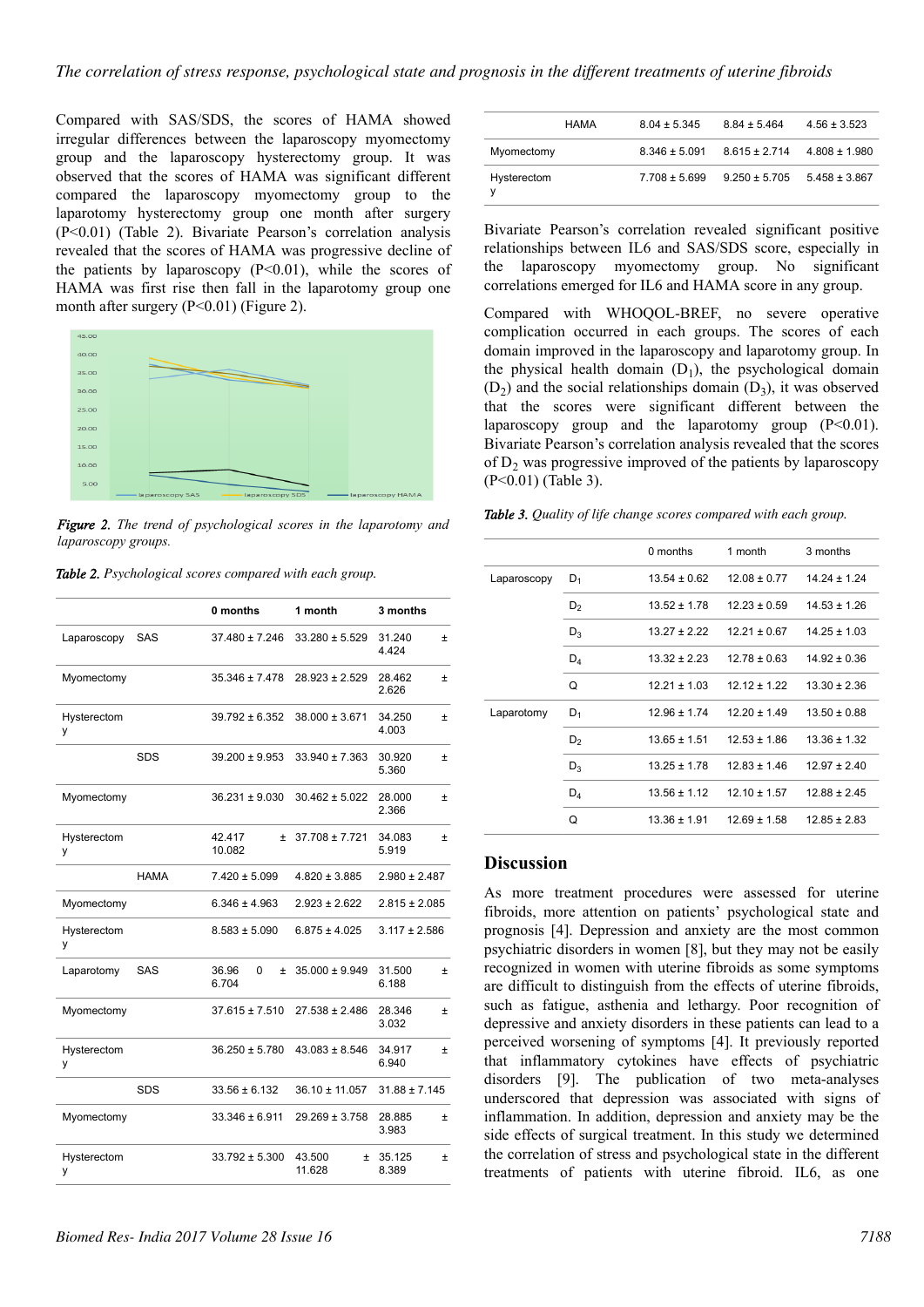representative factor of stress response [10], took important part in immune regulation either [11]. In this study the level of IL6 presented a high level the time after surgery but downward in a period after surgery as many studies had demonstrated [12]. It was associated with less stress and minimally invasive surgery that IL6 reduced faster in the laparoscopy myomectomy group.

We found a statistically significant improvement in psychological state and serum level of IL6 is closer to the normal level before surgeries compared the laparoscopy group to the laparotomy group. While the patients who had higher level of IL6 emerged worse psychological state within three months after surgery. IL6 showed a predicted marker for postoperative state in this study. It may be that stress is neuroendocrine response caused by Hypothalamic Pituitary-Adrenal axis (HPA) secretion, IL6 would easily affected by the unstable psychological factors of individuals and present a higher level to other individuals, and those patients who had unstable psychological factors were more prone to psychological problems such as depression and anxiety [13].

Mean depression and anxiety scores were higher in patients with surgeries than that in healthy control populations as many studies have proved [14]. In this study it did not find serious depression or anxiety patients before or after surgeries, while mild depression and mild anxiety symptoms were found in the laparoscopy group pre-surgical procedure and the laparotomy group pro-surgical procedure. As many studies have proved, surgery is a major stress factor and has significant effect on psychological state of patients [15]. While in this study, the symptom of depression and anxiety before laparoscopy has a certain relationship with preoperative communication. Postoperative improvements in depression scores after effective treatment have also been observed in the past [16], and the better performance of psychological state after surgery in the laparoscopy group was associated with the less trauma, quicker recovery, shorter hospital stay of minimally invasive surgery.

In contrast to those previous prospective studies, we hypothesized that individuals who had more depressive symptoms would have greater increased IL6 in response to the stress than those with fewer depressive symptoms. In this study it was found that the laparoscopy group compared with the laparotomy group has slightly worse psychological state before surgery but greater improvement after surgery. It suggested that patients need appropriate mental nursing before each treatment procedure, and the preoperative measure would be efficacious on the restoration, the psychological effect IL6 could be considered, prompt a better accurate therapy.

In the world, there are so many surgical procedure for the patients with uterine fibroids to avoid suffering [17], laparotomy and laparoscopy are no longer to meet the contemporary needs, less trauma, quicker recovery, shorter hospital stay are all the eternal pursuit of all surgeries [3]. High Intensity Focused Ultrasound (HIFU) was born in the era of ever-changing technology. HIFU is a novel modality pioneered for the treatment of uterine fibroids [18]. Unlike previous

alternatives to uterine fibroids, HIFU does not require insertion of an endoscope, catheter, or needle into the body [19]. The energy from multiple elements of the phased array transducer passes through the anterior abdominal wall and causes coagulative necrosis only at the focal volume where the ultrasound waves converge [20]. In contrast to laparoscopy, maybe the non-invasive make patients feel secure and like to have a chance to try.

In the future, we would make a further research on the intervention of mental for the patients need HIFU and other surgeries to find a better safe and effective method.

## **References**

- 1. Donnez J, Donnez O, Matule D. Long-term medical management of uterine fibroids with ulipristal acetate. Fertil Steril 2016; 105: 165-173.
- 2. Jacoby VL, Jacoby A, Learman LA. Use of medical, surgical and complementary treatments among women with fibroids. Eur J Obstetr Gynecol Reprod Biol 2014; 182: 220-225.
- 3. Emanuel MH. Hysteroscopy and the treatment of uterine fibroids. Best Pract Res Clin Obstetr Gynaecol 2015; 29: 920-929.
- 4. Wang HL, Booth-Laforce C, Tang SM, Wu WR, Chen CH. Depressive symptoms in Taiwanese women during the periand post-menopause years: Associations with demographic, health, and psychosocial characteristics. Maturitas 2013; 75: 355-360.
- 5. Mula M, Iudice A, La Neve A. Validation of the Hamilton Rating Scale for Depression in adults with epilepsy. Epilepsy Behav 2014; 41: 122-125.
- 6. Zung WWK. A rating instrument for anxiety disorders. Psychosomatics 1971; 12: 371-379.
- 7. Brown GL, Zung WWK. Depression scales: self- or physician-rating? A validation of certain clinically observable phenomena. Compr Psych 1972; 13: 361-367.
- 8. Merrell J, Lavery M, Ashton K, Heinberg L. Depression and infertility in women seeking bariatric surgery. Surg Obes Relat Dis 2014; 10: 132-137.
- 9. Groer MW, Morgan K. Immune, health and endocrine characteristics of depressed postpartum mothers. Psychoneuroendocrinol 2007; 32: 133-139.
- 10. Aniszewska A, Chłodzinska N, Bartkowska K, Winnicka MM, Turlejski K, Djavadian RL. The expression of interleukin-6 and its receptor in various brain regions and their roles in exploratory behavior and stress responses. J Neuroimmunol 2015; 284: 1-9.
- 11. Pellissier S, Dantzer C, Mondillon L. Uncoupling between the vagal tone and HPA axis in patients with Crohns disease or irritable bowel syndrome: Relation to stress and inflammation. Autonom Neurosci 2013; 177: 315-316.
- 12. Bauld R, Brown R. Stress, psychological distress, psychosocial factors, menopause symptoms and physical health in women. Maturitas 2009; 62: 160-165.